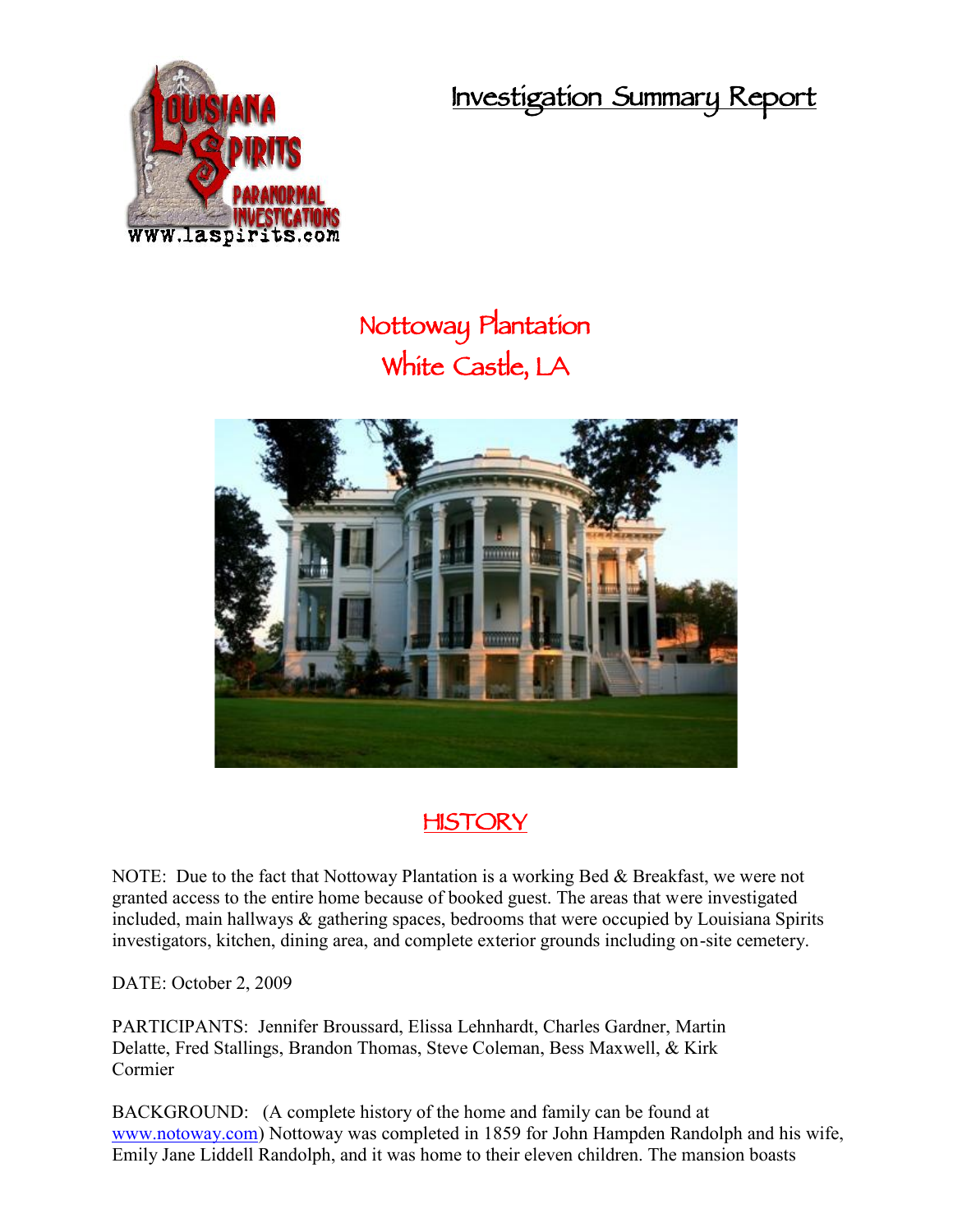53,000 square feet, and originally sat on 400 acres of highland and 620 acres of swamp. It was designed by renowned architect Henry Howard of New Orleans in Greek revival and Italianate style.

Randolph made it clear from the outset that no expense would be spared in the construction. Construction of Nottoway was completed in 1859 at an estimated \$80,000. Nottoway has 64 rooms in its three floors, six interior staircases, three modern bathrooms, 22 massive square columns, 165 doors and 200 windows. Designed in the Greek revival and Italianate style for which Howard was renowned, it features 15 1/2 foot high ceilings and 11 foot doors. It's most unique room is a semi-circular white ballroom with Corinthian columns and hand-cast archways. The grounds of Nottoway were occupied by both Union and Confederate troops during the Civil War, and the castle was fired upon several times by Northern gunboats. Nottoway was actually saved from one attack by a young Northern officer on board a gunboat. He had been graciously entertained at the plantation's garden parties and balls prior to the war, and recognized the castle from the Mississippi River. He called for a cease-fire, sparing the home from damage in that battle. But, the plantation grounds were not immune to shelling and cannons during the war. By 1863, Mrs. Randolph had to give the Oath of Loyalty to the Union in order to keep Nottoway.

When Mr. Randolph died in 1883, he left everything to his wife, Emily Jane. But, by 1889, Emily was 71 years old and she decided it was time to give up her beloved home. Nottoway was sold to V.B. Dugas and Desire' P. Landry for \$50,000. She divided the sum equally along the surviving children and herself. It is said that on the last day in her cherished castle, Mrs. Randolph, clad in black, mournfully walked around the empty castle, personally closing the shutters on each of the elegant windows. She died in 1904 at the home of her son, John Jr., in nearby Baton Rouge. The Randolph's were laid to rest at the Blythewood cemetery, along with other relatives, but the family remains were lovingly returned to a private cemetery on the grounds of Nottoway in 2003.

EQUIPMENT: Digital infrared cameras and two DVR systems, digital still cameras, EMF meters including Tri-Fields, various digital audio recorders, and FLIR Thermal Camera.

## **INVESTIGATION**

The Investigation started at approximately 9:30 PM. The group broke into teams of 2 and 3. We covered every floor and the grounds including the cemetery. We rotated positions every 45 minuets to an hour. The investigation ended about 3:30 in the morning.

EMF readings were normal during the investigation. At the times and places checked, no anomalous hot/cold spots were detected. No evidence was gathered with video or still photography.

Spontaneous Events: 1) During a break Jennifer and Charles were walking from the main house to the front office. About half way they heard a very distinct bell ring come form the front gate area of the property. They both immediately changed their direction and walked towards the sound. After investigating the area and searching for a source no explanation could be found for the ringing bell. Unfortunately no recorders were running at this time to catch the sound.

2) After the investigation ended several investigators stayed the night on site. Brandon is the only investigator to have an experience. He was lying in bed and around 5 in the morning, the area